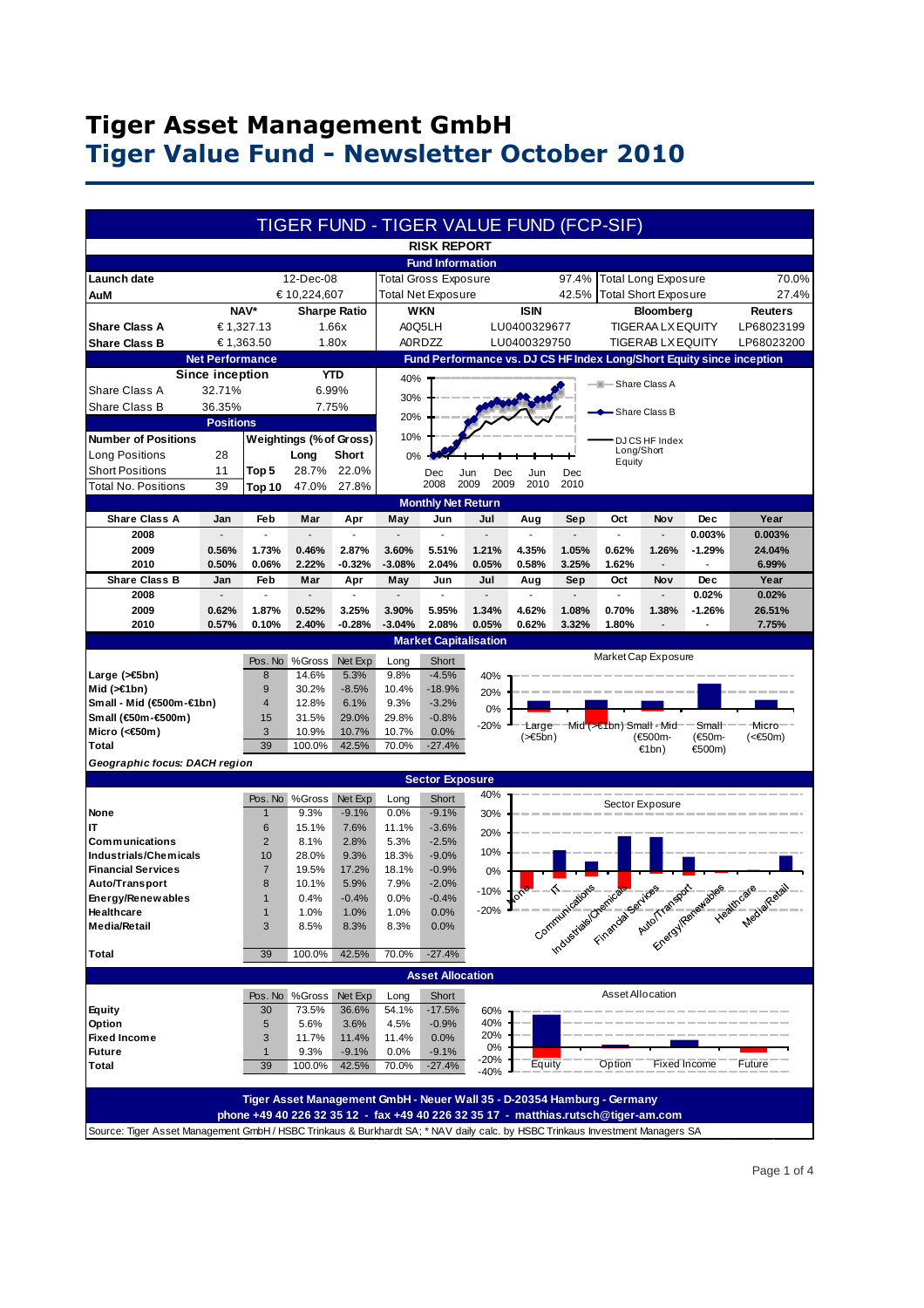# **Tiger Value Fund – October 2010**

### **O Returns: Up 1.62% (class A)/1.80% (class B)**

 In October the Tiger Value Fund had a positive net return of 1.62% for share class A and 1.80% for share class B, making a cumulative positive net return of  $+6.99\% / +7.75\%$  YTD and  $+32.71\%/+36.35\%$  since inception (share class A/B).

### **O Commentary: Solid results despite low net exposure**

During October we used the market up-turn to scale out of selected positions and entered new positions inflating the number of positions, but intend to increase portfolio concentration in the coming quarter. The net exposure was around 42% (beta adjusted around 25%) at end of October. Key adjustments for the beta adjusted exposure are our 11% fixed income investments and 5% exposure to Dt. Postbank which during the takeover offer period has a beta of zero.

Our Sharpe Ratio slightly improved to 1.80 (B Class) and 1.66 (A class) and are ranked under the top 50 hedge funds out of 1,610 long/short equity hedge funds worldwide at www.hedgefund.net.

In October Nabaltec, Volta Finance, Tipp24, Kontron and Freenet have been among our best contributors adding +290bp to the Fund performance. On the negative side our single short positions cost us -133bp and the MDAX Future hedge cost us -60bp in October.

#### **O Discussion: Nabaltec – accelerated growth, lower re-financing risk**

Nabaltec (NTG,  $\epsilon$ 7) one of our best performers which we highlighted previously is a specialized chemical manufacturer focusing on halogen-free flame retardant fillers for the plastic and cable/wire industry as well as ceramic raw materials for applications in technical ceramics and the refractory industry.

In October NTG took advantage of soaring bond markets and issued a 5 year €30m bond with a 6.5% coupon to finance its growth and partly re-finance its outstanding debt and therefore significantly lowered its re-financing risk.

As the global market leader, its expanded production capacity, the discontinuation of a competitors US production site and the ecological toxic sludge disaster of its key competitor MAL in Hungary accounting for 25% of global capacity, NTG is excellent positioned to capture additional market share in its niche markets. Further the company's innovative products, a better product mix and upcoming double digit price increases should lift profit margins significantly.

As the company is not followed by research analysts we believe this growth company is overlooked by many investors. According to our numbers NTGs valuation looks extremely undemanding trading below 8x PER 2011 and 5x PER 2012.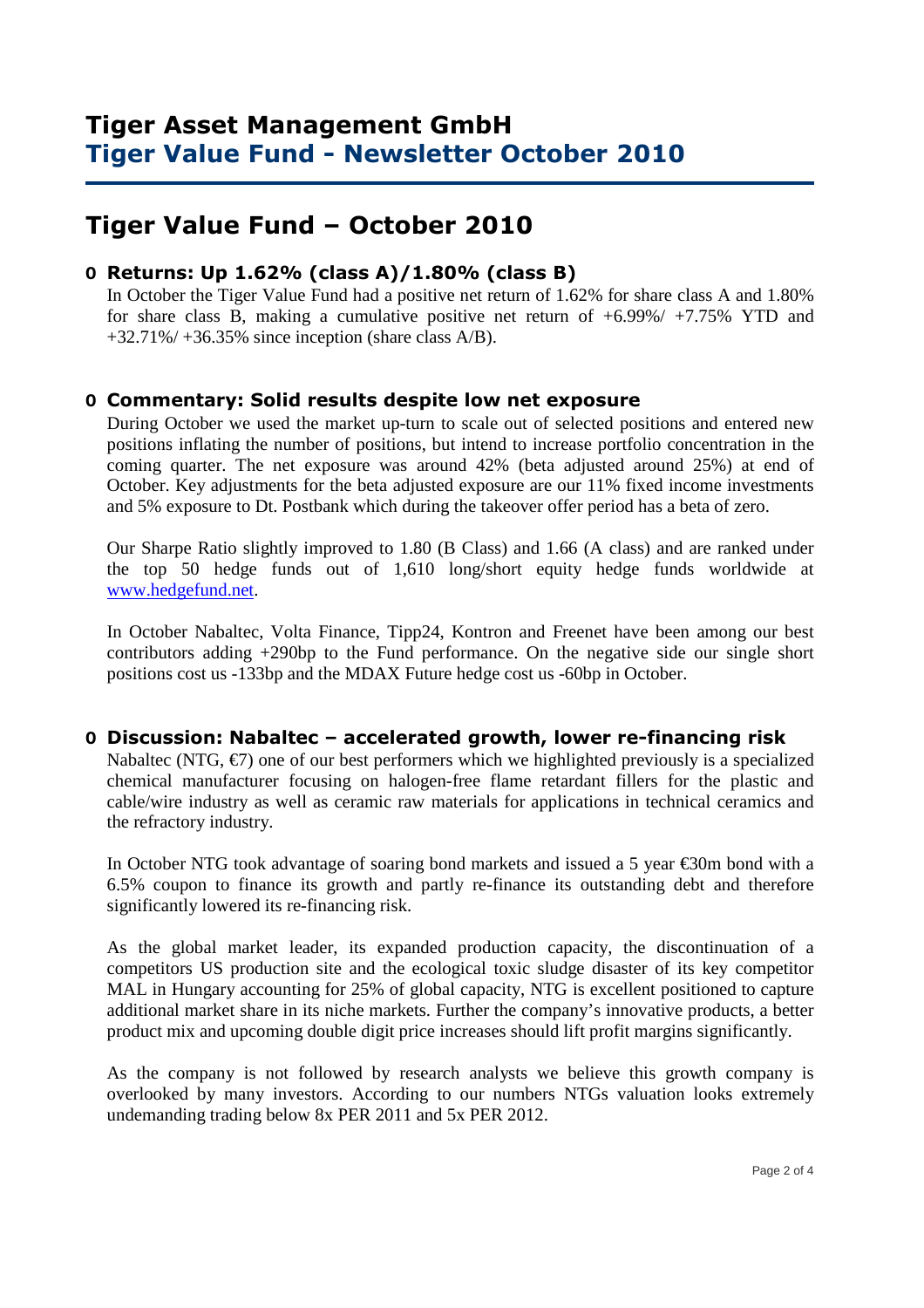# **Tiger Asset Management GmbH Tiger Value Fund - Newsletter October 2010**

### **o Outlook: Is the market rally set to continue?**

In September after the fear of a double dip recession dissipated global markets began to rally. This trend continued in October as it was spurred by the anticipation of a new batch of quantitative easing and by companies reporting strong earnings beating analysts' estimates. As market PE multiples are historically still low and many bull side analysts expect continued strong growth in 2011 the upward trend may last longer than many had anticipated.

In our view especially smaller companies appear to be incorrectly valued. Since most investors are currently focused on short- and medium-term investments with high liquidity, these equities, in relative terms, are still lagging large and mid caps. Further with the all time high level cash on corporate balance sheets share buy backs, dividends and M&A should be the main theme in 2011.

We are focused on several projects where we expect a significant positive contribution on the fund performance over the next couple of months, and further building positions in such targets. Since the market reached relatively high levels we also find good single shorts to protect our downside by hedging the Tiger Value Fund portfolio to a certain degree.

We are pleased with our new subscriptions of  $\epsilon$ 0.5m plus soft commitments bringing the assets to above €11m short term. We believe that with our two year track record outperforming other long/short equity funds, prospects have become more attracted to co-invest with us in the Tiger Value Fund.

Our next subscription deadline for the Tiger Value Fund is 23 November 2010 at 5pm. Should you have any questions regarding the fund, how to invest in the fund or anything else please feel free to contact us via phone at +49(0)402263235-12 or e-mail at matthias.rutsch@tiger-am.com.

Finally, we would like to take this opportunity to thank you for your continuing support.

### *The Tiger Value Fund Desk, 16th November 2010.*

 *Matthias Rutsch Marc Schädler*